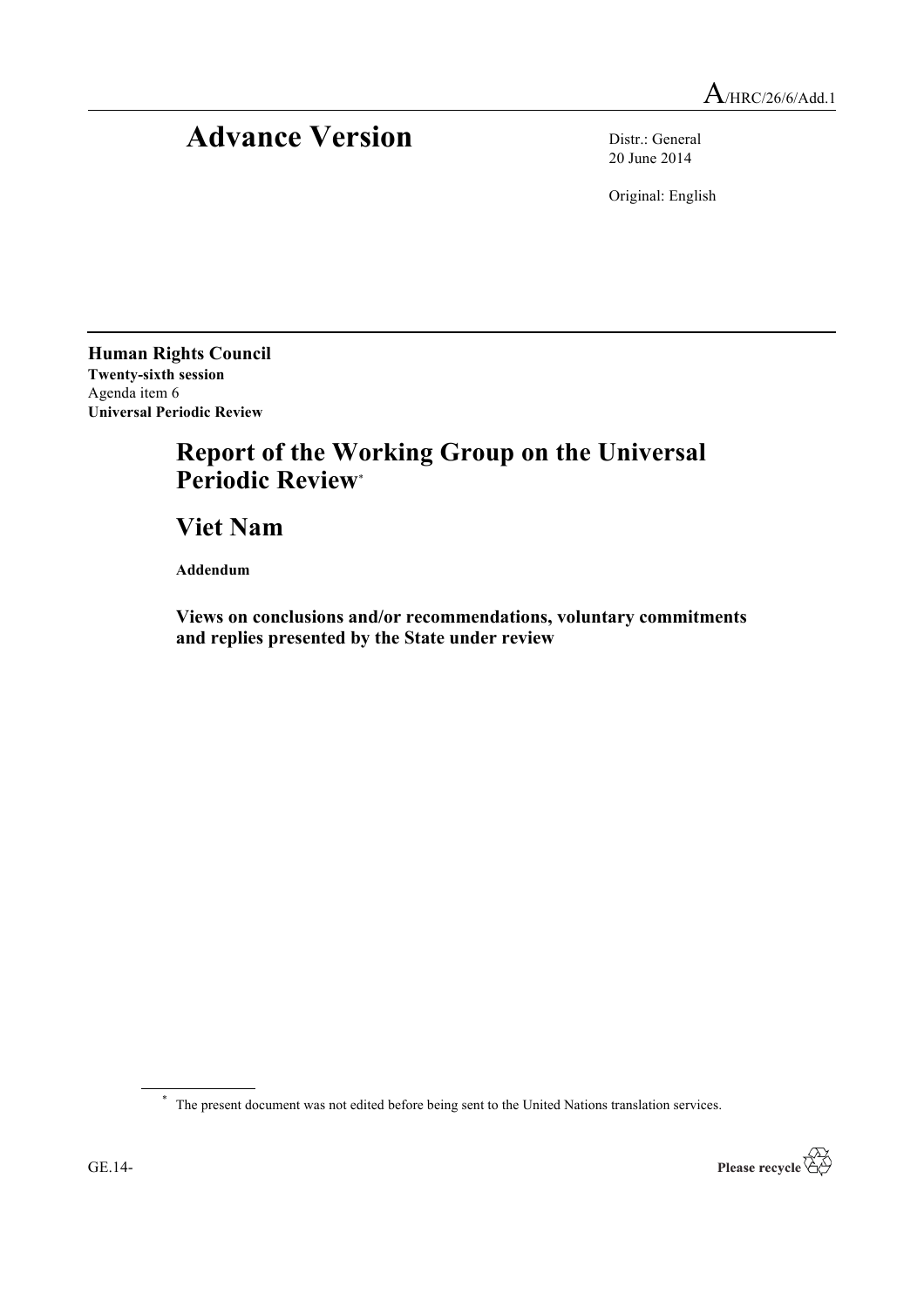| Recommendation number as appeared in the<br>paragraph 143 of the document A/HRC/26/6 | By Country                            |
|--------------------------------------------------------------------------------------|---------------------------------------|
| I. Human rights promotion and protection                                             |                                       |
| 143.43.                                                                              | Azerbaijan                            |
| 143.45.                                                                              | Nepal                                 |
| 143.46.                                                                              | Cuba                                  |
| 143.50.                                                                              | Djibouti                              |
| 143.52.                                                                              | Democratic People's Republic of Korea |
| 143.53.                                                                              | Democratic People's Republic of Korea |
| 143.219.                                                                             | Nicaragua                             |
| II. Human rights education                                                           |                                       |
| 143.44.                                                                              | Bhutan                                |
| 143.58.                                                                              | Mali                                  |
| 143.59.                                                                              | Egypt                                 |
| 143.60.                                                                              | Uzbekistan                            |
| 143.61.                                                                              | Venezuela                             |
| 143.62.                                                                              | <b>Belarus</b>                        |
| 143.63.                                                                              | Djibouti                              |
| 143.64.                                                                              | Myanmar                               |
| 143.65.                                                                              | Morocco                               |
| 143.81.                                                                              | Cambodia                              |
| 143.82.                                                                              | Ethiopia                              |
| 143.83.                                                                              | Liechtenstein                         |
| III. Enhancement of the legal system on human rights                                 |                                       |
| 143.31.                                                                              | Mozambique                            |
| 143.32.                                                                              | Sudan                                 |
| 143.33.                                                                              | Plurinational State of Bolivia        |
| 143.35.                                                                              | Nepal                                 |
| 143.36.                                                                              | Indonesia                             |

1. The Government of Viet Nam has carefully examined 227 recommendations received during the 18th session of the Working Group on the Universal Periodic Review of the United Nations Human Rights Council and accepts 182 recommendations as following: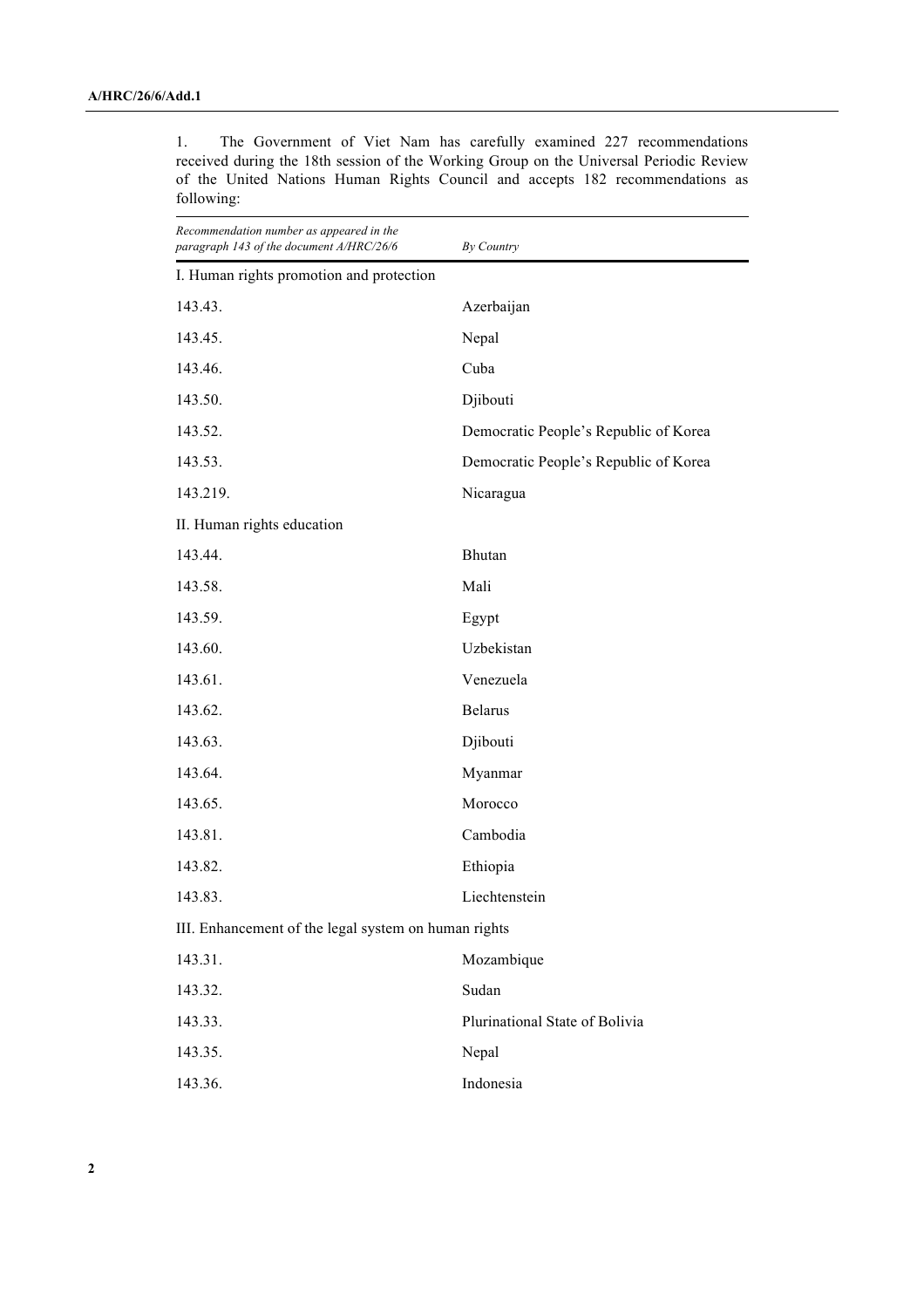| 143.37.                                       | Thailand                              |
|-----------------------------------------------|---------------------------------------|
| 143.38.                                       | Morocco                               |
| 143.39.                                       | Niger                                 |
| 143.51.                                       | Uzbekistan                            |
| 143.127.                                      | Cabo Verde                            |
| 143.128.                                      | Japan                                 |
| 143.129.                                      | Malaysia                              |
| 143.130.                                      | Serbia                                |
| 143.131.                                      | Syrian Arab Republic                  |
| 143.132.                                      | Angola                                |
| 143.89.                                       | Belgium                               |
| 143.90.                                       | Namibia                               |
| 143.92.                                       | Switzerland                           |
| 143.94.                                       | Italy                                 |
| 143.95.                                       | New Zealand                           |
| 143.114.                                      | Egypt                                 |
| 143.156.                                      | Australia                             |
| 143.157.                                      | Canada                                |
| IV. International instruments on human rights |                                       |
| 143.1.                                        | Nicaragua, Albania, Azerbaijan, Niger |
| 143.9.                                        | Kazakhstan                            |
| 143.10.                                       | Denmark                               |
| 143.11.                                       | Belgium                               |
| 143.12.                                       | Gabon, Mali, Slovakia, Togo           |
| 143.13.                                       | Poland, Switzerland                   |
| 143.14.                                       | United States of America              |
| 143.17.                                       | Gabon                                 |
| 143.18.                                       | Egypt, Algeria                        |
| 143.19.                                       | Philippines                           |
| 143.20.                                       | Turkey                                |
| 143.21.                                       | Burkina Faso                          |
| 143.22.                                       | Argentina                             |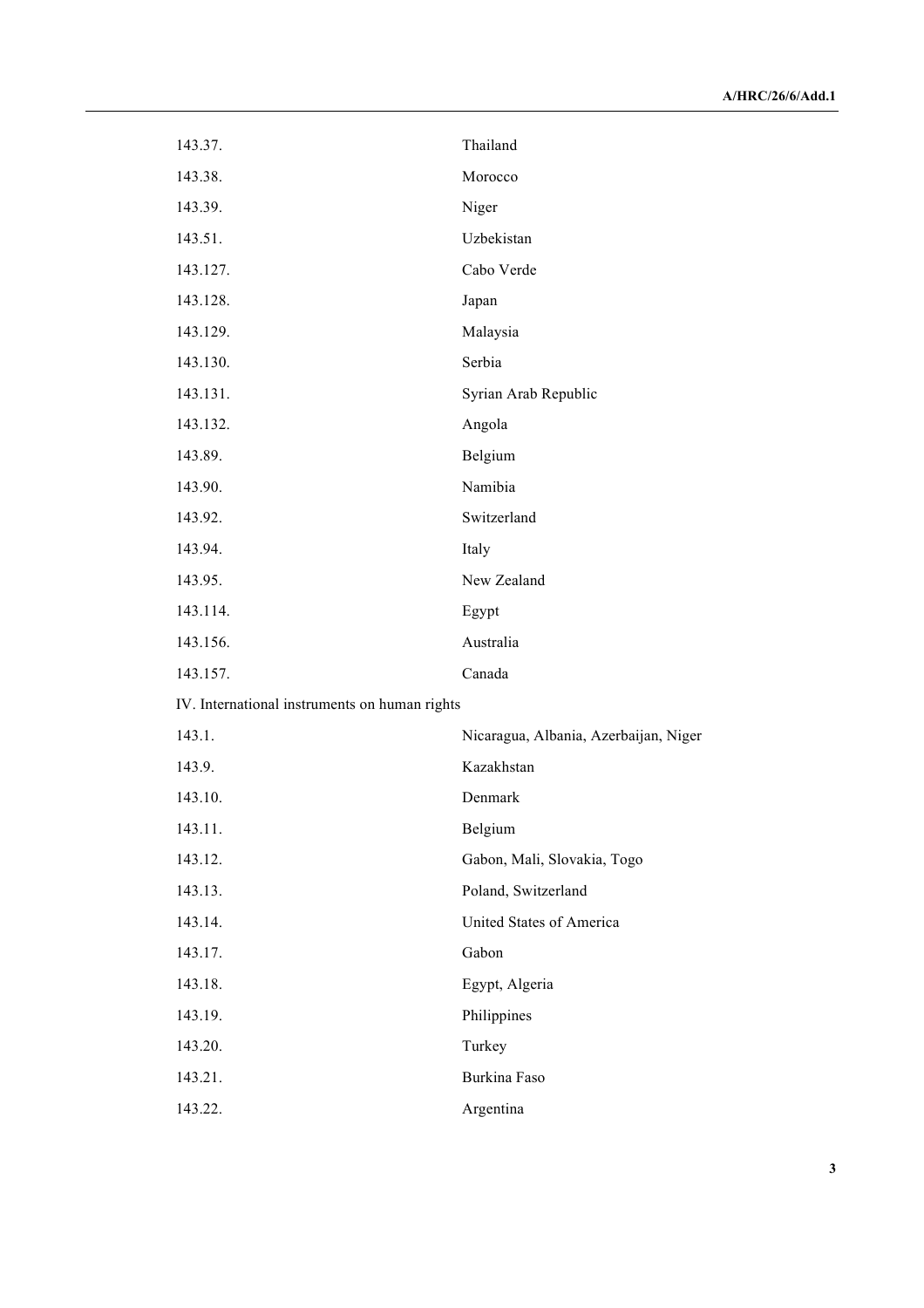| 143.23.  | Uruguay, Iraq                         |
|----------|---------------------------------------|
| 143.24.  | Slovenia                              |
| 143.25.  | Romania                               |
| 143.26.  | Greece, Uruguay, Italy, Estonia       |
| 143.28.  | Uruguay                               |
| 143.29.  | Uruguay                               |
| 143.2.   | Norway                                |
| 143.3.   | Republic of Korea                     |
| 143.4.   | Belgium                               |
| 143.34.  | Norway                                |
| 143.68.  | Poland                                |
| 143.69.  | Albania                               |
| 143.171. | Germany                               |
| 143.47.  | Madagascar                            |
| 143.48.  | Myanmar                               |
| 143.49.  | Madagascar                            |
| 143.54.  | Democratic People's Republic of Korea |
| 143.55.  | Kazakhstan                            |
| 143.56.  | Russian Federation                    |
| 143.57.  | Venezuela                             |
| 143.79.  | Brunei Darussalam                     |
| 143.80.  | Cambodia                              |
| 143.84.  | Slovenia                              |
| 143.85.  | China                                 |
| 143.86.  | Serbia                                |
| 143.87.  | Netherlands                           |
| 143.88.  | Chile                                 |
| 143.119. | Canada                                |
| 143.120. | Poland                                |
| 143.121. | Republic of Moldova                   |
| 143.122. | Yemen                                 |
| 143.124. | Republic of Moldova                   |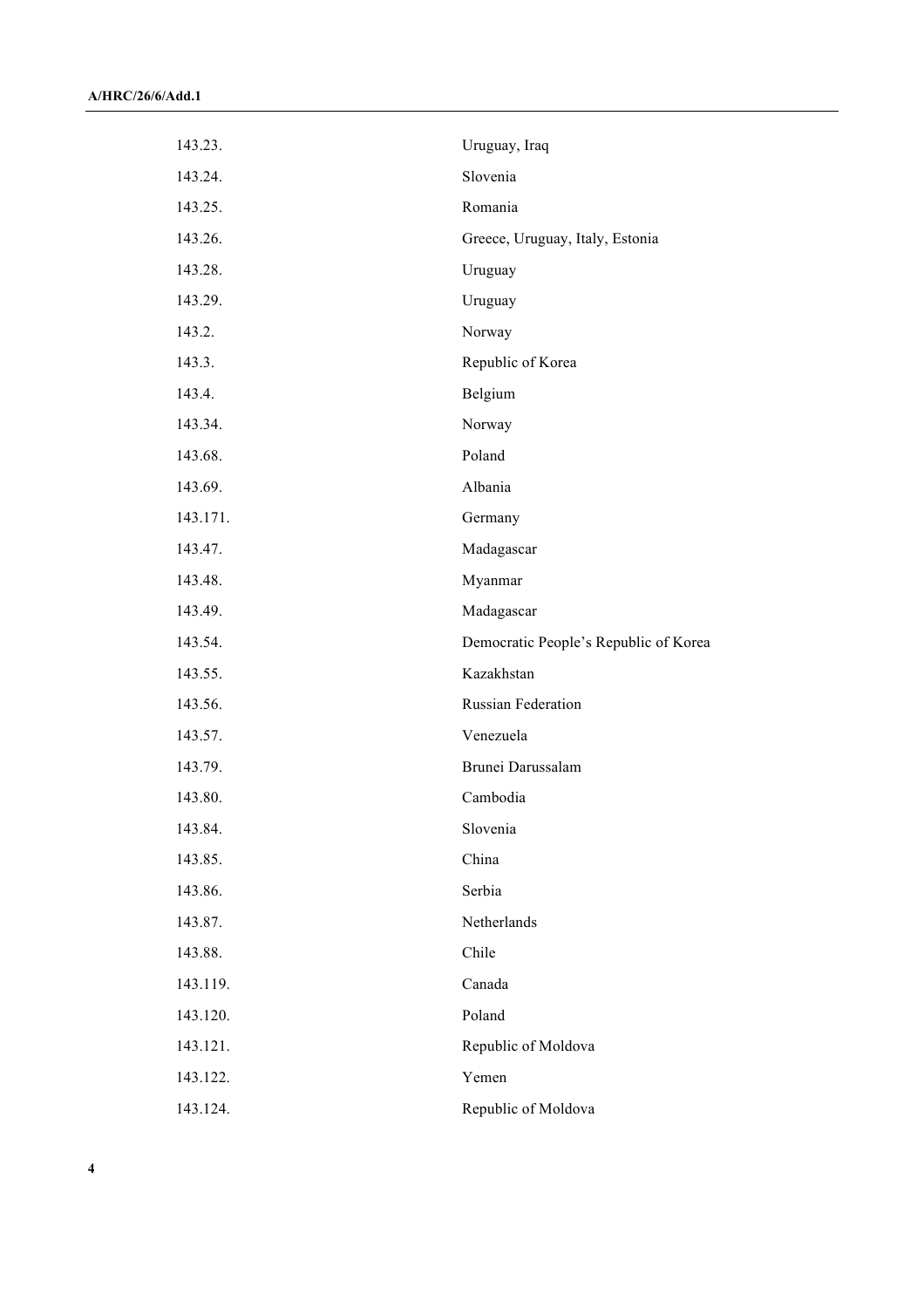| 143.125.                                                  | Mexico                          |
|-----------------------------------------------------------|---------------------------------|
| 143.126.                                                  | India                           |
| 143.179.                                                  | Pakistan                        |
| 143.192.                                                  | Ethiopia                        |
| 143.205.                                                  | Indonesia                       |
| 143.206.                                                  | Libya                           |
| 143.207.                                                  | Argentina                       |
| 143.208.                                                  | Ecuador                         |
| 143.209.                                                  | Islamic Republic of Iran        |
| 143.210.                                                  | Nicaragua                       |
| 143.211.                                                  | Congo                           |
| 143.212.                                                  | South Sudan                     |
| 143.213.                                                  | Cabo Verde                      |
| 143.214.                                                  | Mexico                          |
| 143.216.                                                  | Ethiopia                        |
| 143.217.                                                  | Namibia                         |
| V. International cooperation in the field of human rights |                                 |
| 143.66.                                                   | Turkmenistan                    |
| 143.67.                                                   | Chad                            |
| 143.70.                                                   | Slovenia, Latvia                |
| 143.74.                                                   | Mexico                          |
| 143.75.                                                   | Azerbaijan                      |
| 143.76.                                                   | Romania                         |
| 143.77.                                                   | Turkmenistan                    |
| 143.78.                                                   | Pakistan                        |
| 143.123.                                                  | Philippines                     |
| 143.225.                                                  | Venezuela                       |
| 143.227.                                                  | Turkmenistan                    |
| VI. Economic, social and cultural rights                  |                                 |
| 143.138.                                                  | Egypt                           |
| 143.180.                                                  | <b>United States of America</b> |
| 143.181.                                                  | Syrian Arab Republic            |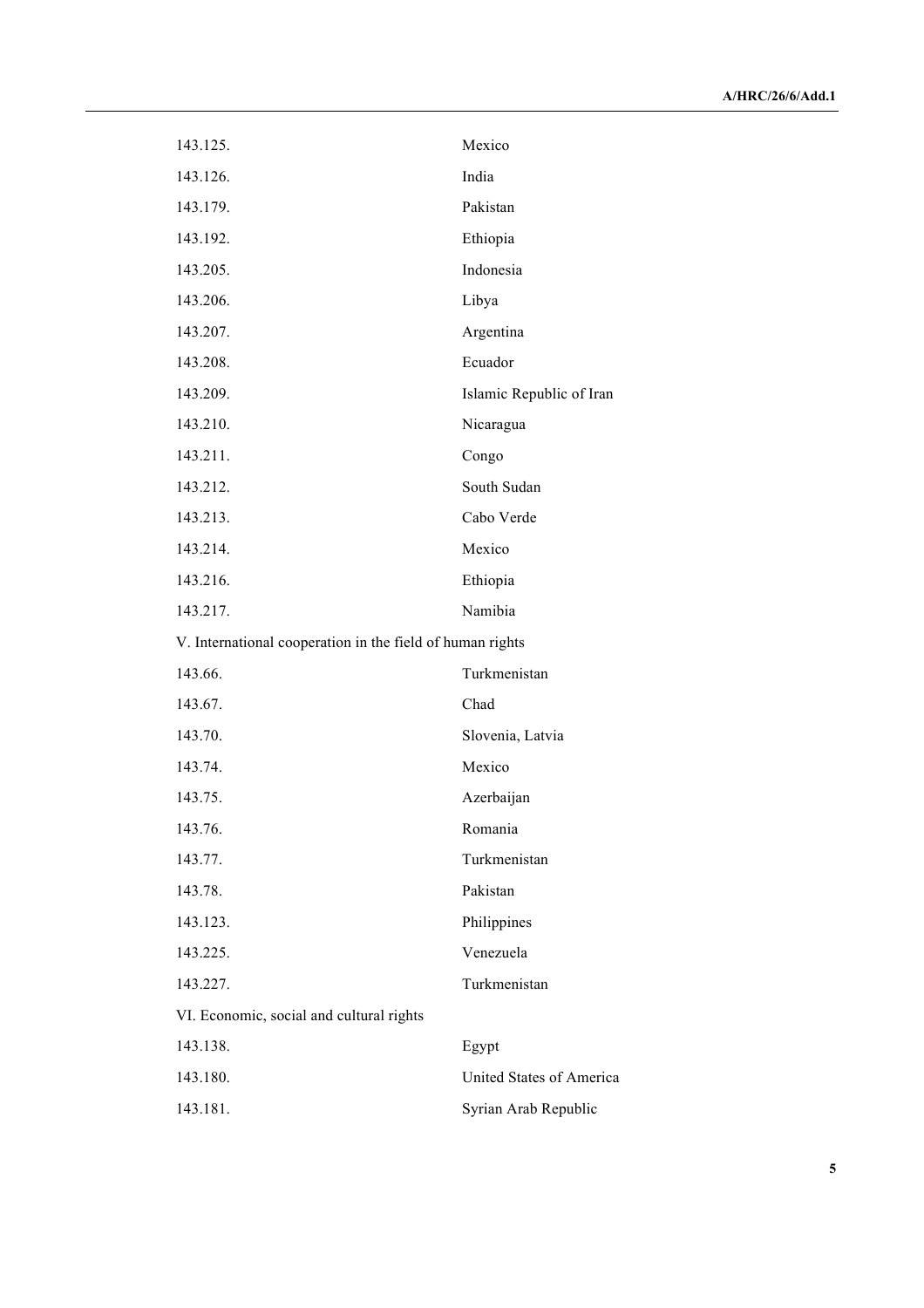| 143.182.                        | Timor-Leste               |
|---------------------------------|---------------------------|
| 143.183.                        | China                     |
| 143.184.                        | Timor-Leste               |
| 143.185.                        | <b>State of Palestine</b> |
| 143.186.                        | Syrian Arab Republic      |
| 143.187.                        | Islamic Republic of Iran  |
| 143.188.                        | Singapore                 |
| 143.189.                        | Turkey                    |
| 143.190.                        | Cuba                      |
| 143.191.                        | Kyrgyzstan                |
| 143.193.                        | Kyrgyzstan                |
| 143.194.                        | Islamic Republic of Iran  |
| 143.195.                        | Kazakhstan                |
| 143.196.                        | Afghanistan               |
| 143.197.                        | Senegal                   |
| 143.198.                        | Venezuela                 |
| 143.199.                        | <b>Belarus</b>            |
| 143.200.                        | Bhutan                    |
| 143.201.                        | India                     |
| 143.202.                        | <b>State of Palestine</b> |
| 143.203.                        | Algeria                   |
| 143.204.                        | Syrian Arab Republic      |
| 143.215.                        | Kyrgyzstan                |
| 143.218.                        | Oman                      |
| 143.220.                        | Sudan                     |
| 143.221.                        | Greece                    |
| 143.222.                        | India                     |
| 143.223.                        | Sri Lanka                 |
| 143.224.                        | Morocco                   |
| VII. Civil and political rights |                           |
| 143.133.                        | Canada                    |
| 143.134.                        | Luxembourg                |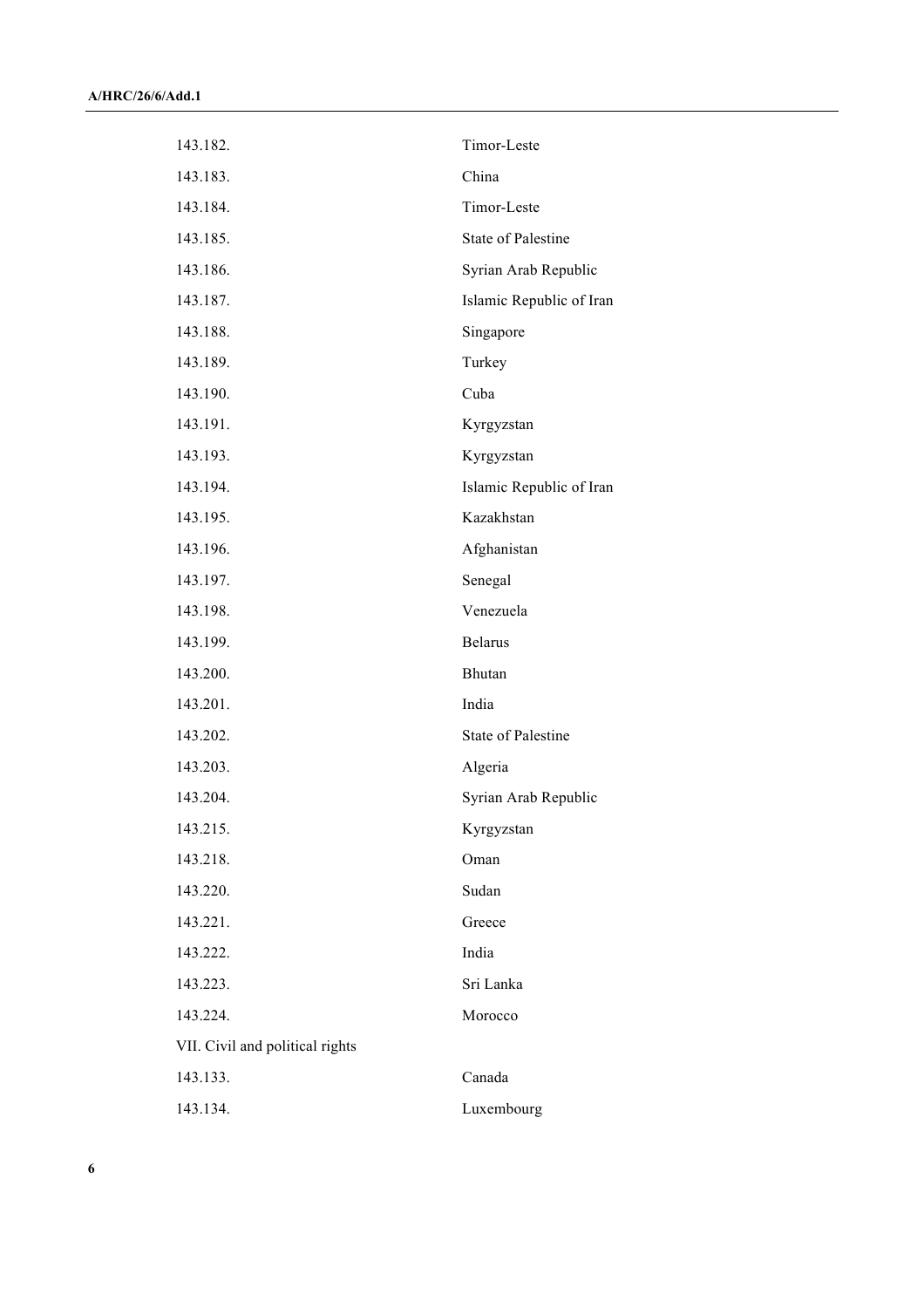| 143.135. | Denmark                     |
|----------|-----------------------------|
| 143.137. | Switzerland                 |
| 143.139. | Chile                       |
| 143.140. | Singapore                   |
| 143.141. | <b>United Arab Emirates</b> |
| 143.142. | Italy                       |
| 143.143. | Canada                      |
| 143.144. | Italy                       |
| 143.145. | Lithuania                   |
| 143.146. | Japan                       |
| 143.147. | Belgium                     |
| 143.148. | Netherlands                 |
| 143.149. | Luxembourg                  |
| 143.150. | Finland                     |
| 143.153. | New Zealand                 |
| 143.154. | Ireland                     |
| 143.155. | Finland                     |
| 143.158. | <b>Brazil</b>               |
| 143.159. | Estonia                     |
| 143.161. | Austria                     |
| 143.162. | Norway                      |
| 143.163. | Norway                      |
| 143.164. | Hungary                     |
| 143.165. | Poland                      |
| 143.166. | Sweden                      |
| 143.167. | Tunisia                     |
| 143.168. | Chile                       |
| 143.169. | Spain                       |
| 143.170. | Pakistan                    |
| 143.172. | France                      |
| 143.173. | Ireland                     |
| 143.174. | Czech Republic              |